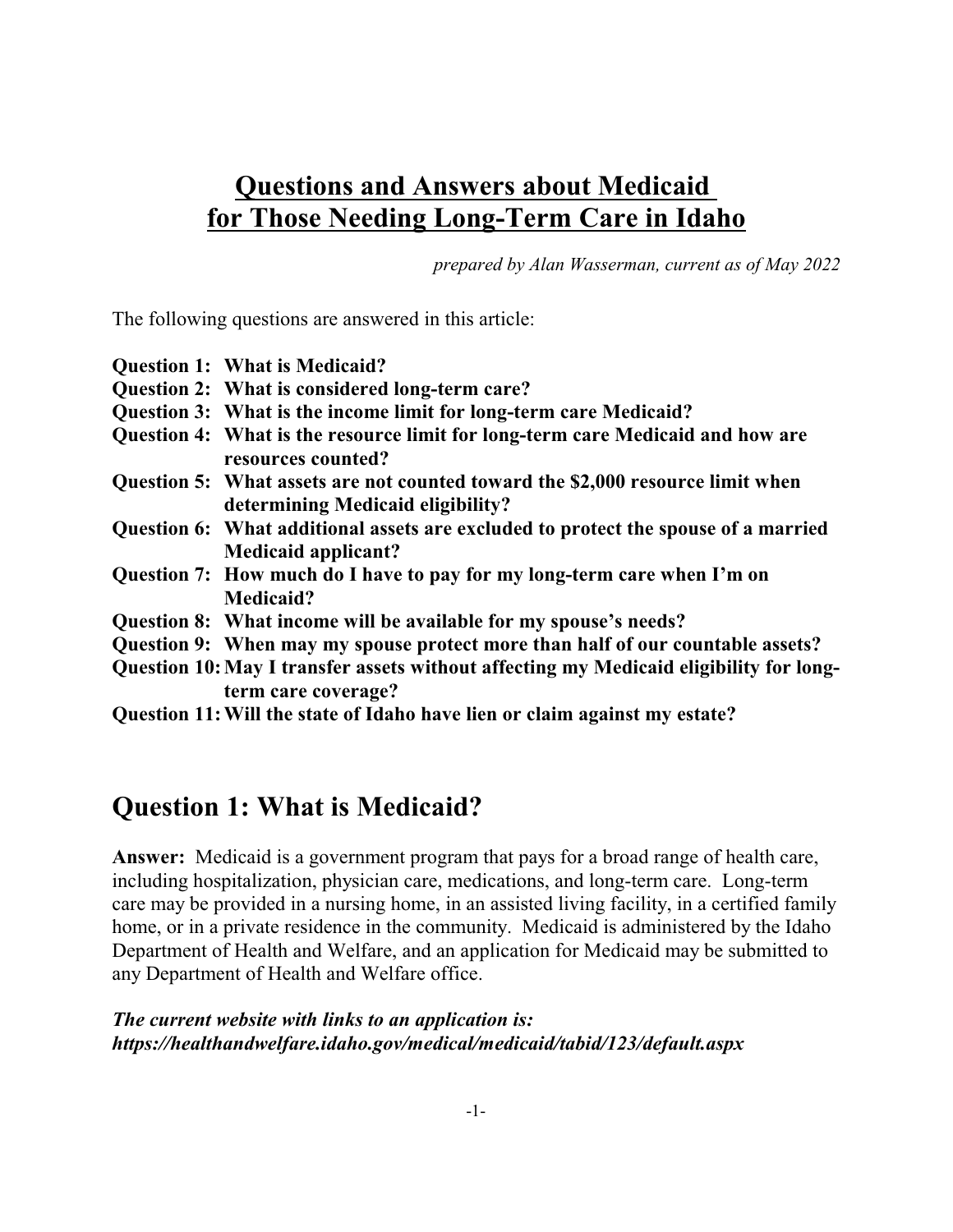There are four requirements that must be met for Medicaid to pay for an individual's long-term care:

- 1. The individual must need long-term care;
- 2. The individual's income must be within Medicaid's long-term care income limit;

3. The individual's (and spouse's, if married) countable assets must be within Medicaid's resource limit; and

4. Even if these three requirements are met, still an individual may be unable to qualify for Medicaid's payment for long-term care if there has been any gifting of assets, by the individual (or spouse, if married), at anytime starting five years prior to an application.

Each of these four requirements is described below.

*(In addition to paying for care starting with the month of application, Medicaid can pay for up to three months of nursing home care before the month of application if all the eligibility requirements were met during those months. In many cases, Medicaid can also indirectly pay for any unpaid medical bills incurred during the three months prior to eligibility.)*

## **Question 2: What is considered long-term care?**

**Answer:** For Medicaid purposes, long-term care does not mean skilled care, but rather can simply be custodial care and help with activities of daily living, such as bathing, dressing, toileting, meal preparation, eating, and supervision to ensure safety. Nor is it limited to residents of nursing homes. Medicaid also pays for long-term care provided in an assisted living facility, a certified family home, or one's own private residence.

Whether a person needs long-term care (meets the required "level of care") is determined by the Idaho Department of Health and Welfare. When an applicant resides in a private residence, the Department of Health and Welfare will schedule an in-home assessment by one of its nurses, who will administer a "Uniform Assessment Instrument." The Uniform Assessment Instrument (UAI) is a series of questions aimed at identifying a person's unmet needs for assistance with activities of daily living. An accurate assessment of these needs requires accurate, factual answers to numerous questions. If there is any concern that an applicant will, in response to questioning, minimize his or her limitations, then it is important that a third party with knowledge of those limitations be present during the assessment, to "set the record straight."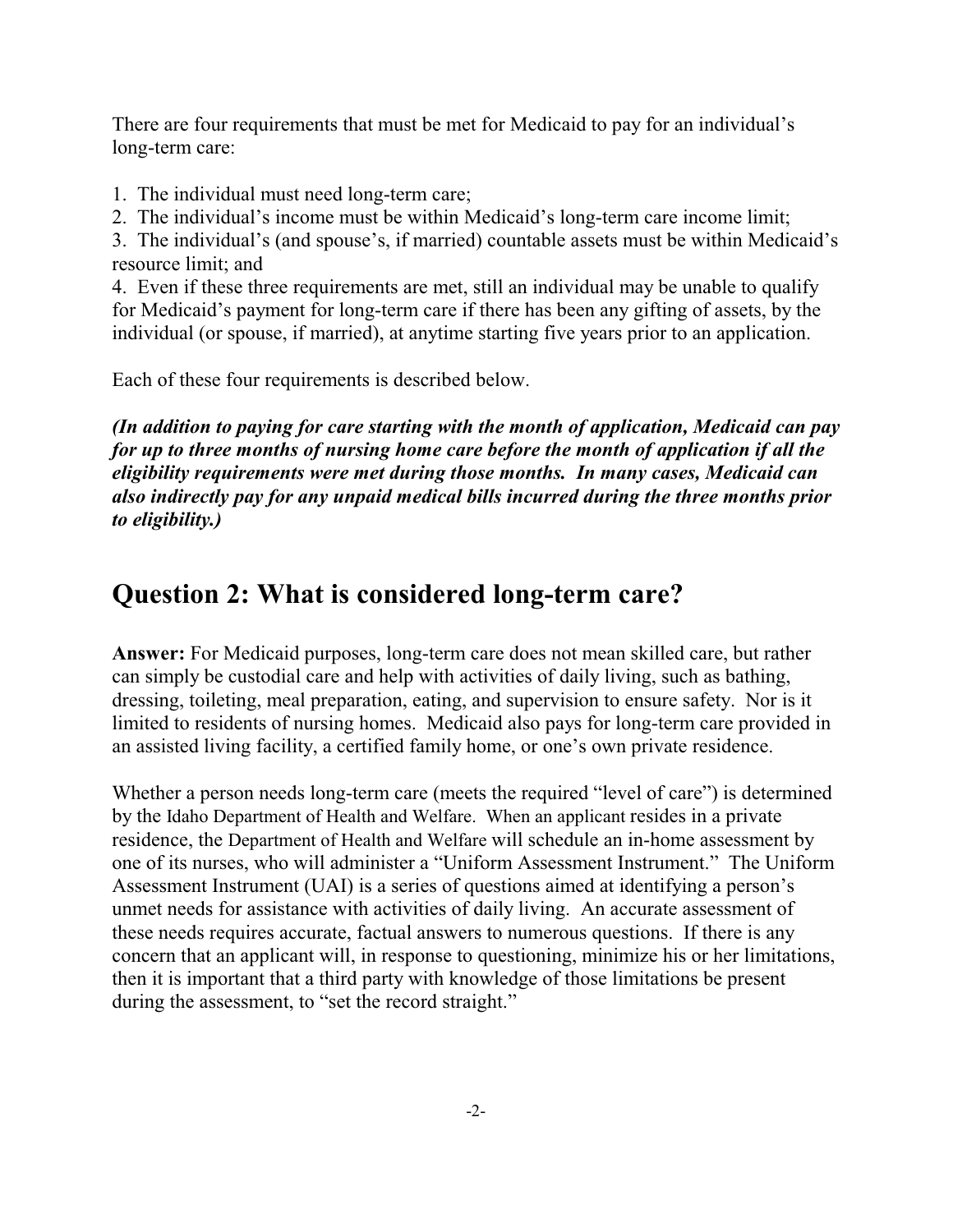For applicants residing in an assisted living facility or certified family home, the Department of Health and Welfare will determine whether the required level of care is met by either relying on the facility's notes or sending a nurse to perform the UAI. And when an applicant is residing in a nursing home, the Department of Health and Welfare will rely on the nursing home's notes as to the applicant's need for long-term care.

### **Question 3: What is the income limit for long-term care Medicaid?**

**Answer:** In counting an applicant's **income**, the Medicaid program looks at gross monthly income before any deductions. Typical sources of income are Social Security, veteran benefits, pensions, and wages. Aid and Attendance benefits paid by the Veterans Administration, however, are not counted as income.

An applicant's gross countable monthly income must be less than \$2,543 (for 2022; it typically increases every January). If income received in the applicant's name is more than the Medicaid long-term care limit one may still qualify using one of two methods.

First, if married and the applicant and spouse's combined incomes are less than double the \$2,543 (that is, less than \$5,086), then the applicant is considered to be within the Medicaid income limit using what is called the "community property method."

Second, if not married or if the applicant and spouse's combined incomes exceed \$5,086, still an applicant may meet the income test by diverting a portion of his or her income into a special type of trust called a "Miller" trust. A "Miller" trust must be in place no later than the month Medicaid coverage is desired.

*Takeaway message regarding income: No one has "too much" income to qualify for Medicaid to pay for long-term care; a "Miller" trust can always be resorted to for those whose income exceeds the Medicaid income limit.*

## **Question 4: What is the resource limit for long-term care Medicaid and how are resources counted?**

**Answer:** The Medicaid **resource** limit for a person seeking payment for long-term care is \$2,000. Resources are assets owned as of the beginning of a month. They are counted at their equity value (fair market value minus liens, mortgages, or other encumbrances)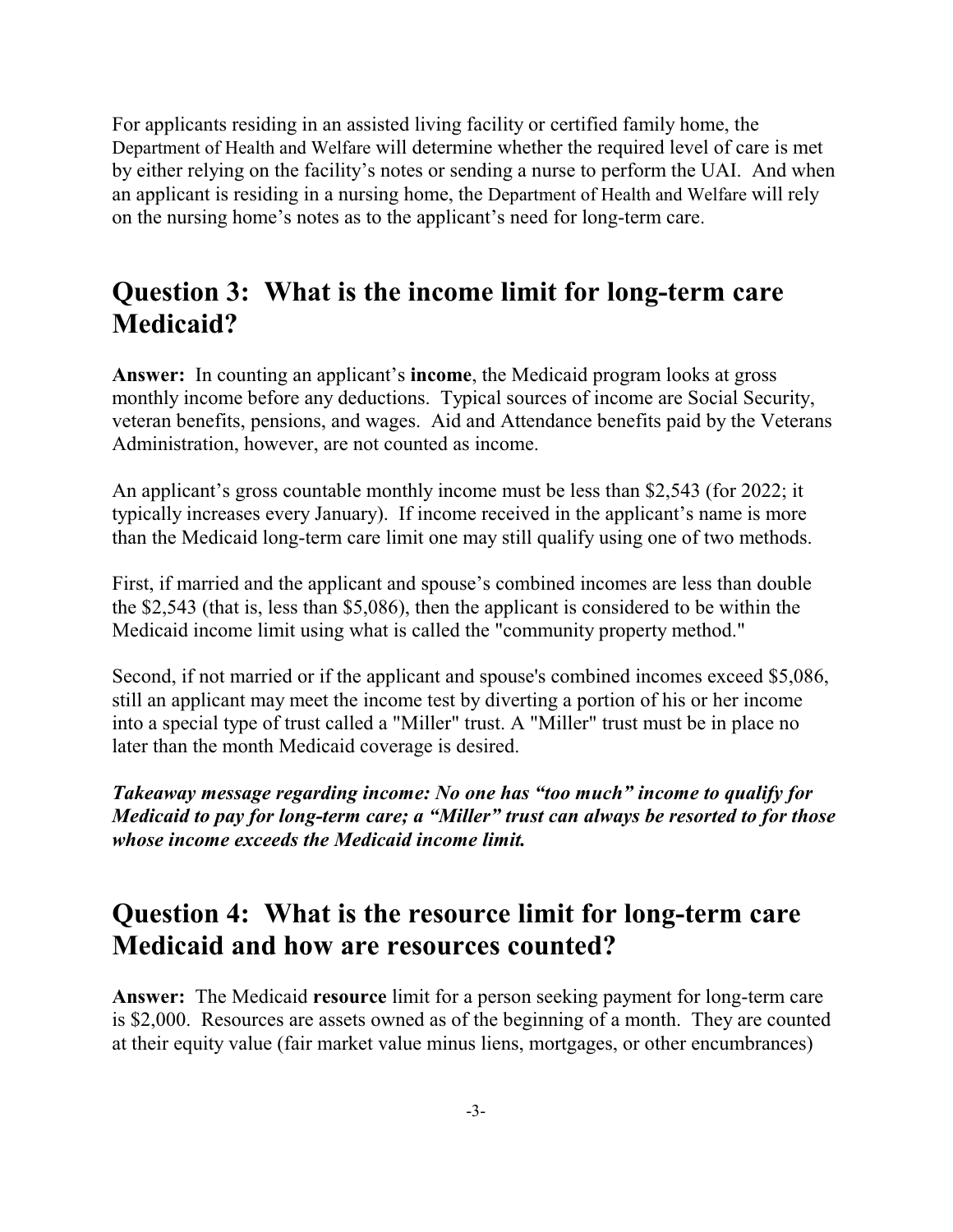and are valued as of the first moment of each month, before, for example, any of the month's income arrives in a bank account.

Typical resources include real estate, vehicles, bank accounts, cash surrender value of life insurance, investments, and cash. Some resources, however, are "excluded" and so are not counted toward the \$2,000 resource limit. Excluded resources are described in answer to question 5, below.

And, as described in answer to question 6, below, when a married person applies for Medicaid to pay for long-term care, additional assets that would otherwise be countable are also excluded so as to be available for the benefit of the spouse.

Rules about giving away assets are described in answer to question 10, below.

# **Question 5: What assets are not counted toward the \$2,000 resource limit when determining Medicaid eligibility?**

**Answer**: Unless specifically excluded, all assets owned by a Medicaid applicant (and spouse, if married) are counted. Assets excluded from the \$2,000 resource limit include one's home, household goods and personal effects, a vehicle (two vehicles, if married), the cash surrender value of life insurance policies if their combined face values do not exceed \$1,500, most burial plots and irrevocable prepaid burial plans, and certain other property and items used for self-support. Some of these are described in more detail below.

Also, otherwise countable assets that cannot be sold within 20 working days are temporarily excluded while efforts are being made to sell them.

• One's home

A person's home (which can be a house and all surrounding land, a condominium, or a mobile home) is an excluded resource. As long as the person's spouse or minor or disabled child lives in the home, its value is not counted.

Importantly, however, a person is ineligible to receive long-term care Medicaid services if there is more than \$750,000 equity in the person's home, unless a spouse or a minor or disabled child is living in the home.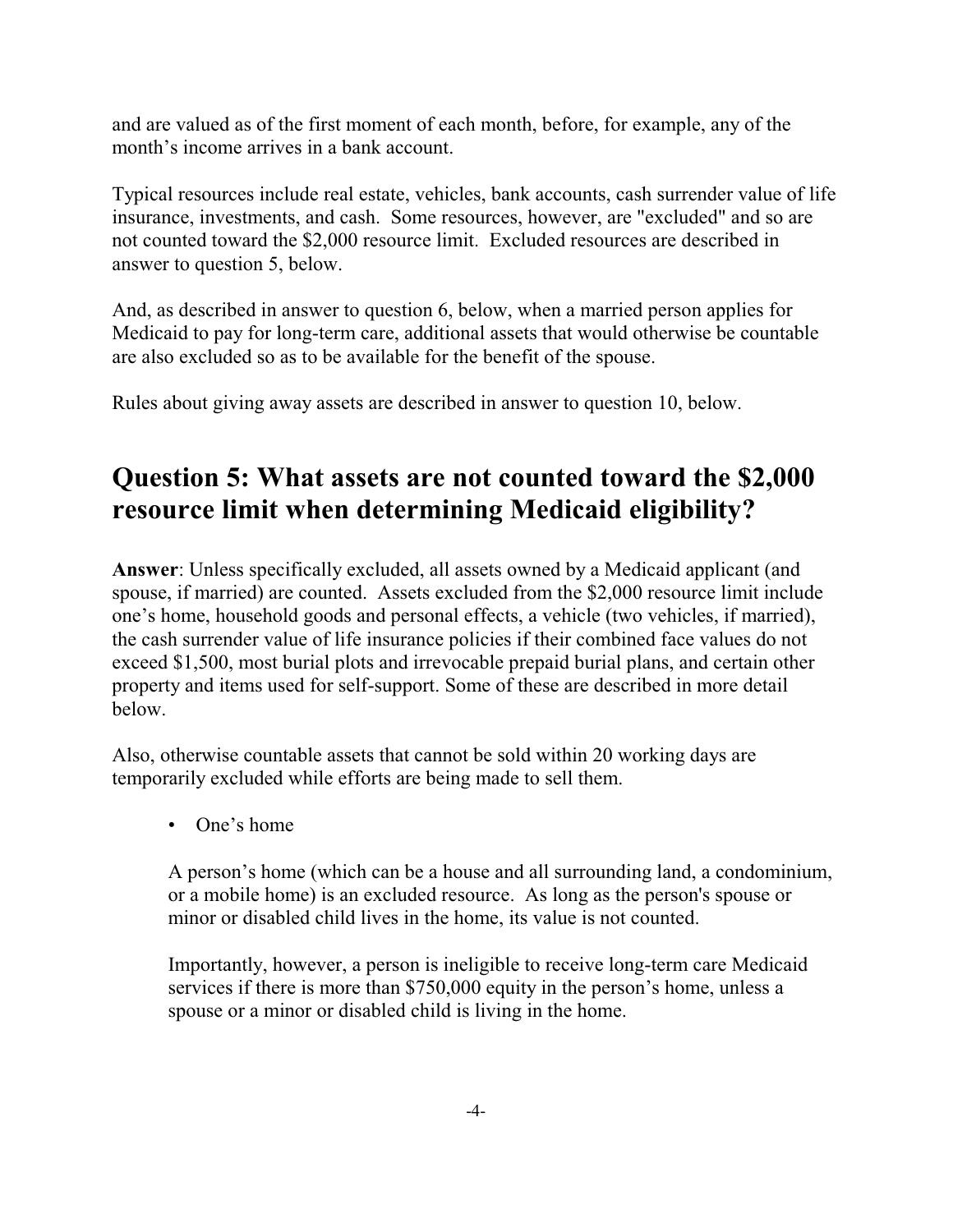If a person resides in a nursing home, assisted living facility, or certified family home and has no spouse or minor or disabled child living in the home, still the home will be excluded if the person intends to return to it (and there is no more than \$750,000 equity in the home). This intent to return home exclusion applies if the person (or someone on the person's behalf) simply expresses to the Department of Health and Welfare an intent to return, even if it seems unlikely the person will ever be able to return home. As currently interpreted by the Department of Health and Welfare, however, this exclusion of a person's home based on intent to return does not apply to homes located outside of Idaho. In such cases, the only basis for excluding the out-of-state home is to place it up for sale, and as long as it remains for sale its value is not counted.

Homes held in a trust are not excluded from the resource limit. To enjoy the exclusion, the home must be transferred back into the name of the Medicaid applicant and/or spouse.

The proceeds from the sale of an excluded home are also excluded if, within three months of when they are received, they are used to purchase a new home. And for a married individual already approved for Medicaid, a home's sale proceeds are simply excluded in favor of the spouse.

Land sales contracts

The seller's interest in a real estate sales contract typically is given a value by the Medicaid program equal to the contract's outstanding balance. A lower value may be shown by obtaining quotes from parties who buy such contracts. If such a contract is excluded, because it cannot be sold, then payments received will be treated as income. The Department of Health and Welfare gives itself the discretion whether to exclude a contract and count the contract's payments as income or to count the contract as a resource, in which case only the interest portion of each payment is counted as income.

• Vehicles

For unmarried individuals, one vehicle is excluded, regardless of it value. For married couples, two vehicles are excluded.

Life insurance

The cash surrender value of life insurance is excluded if the total face value (the original amount payable at death as stated on the policy's "face") of all policies owned by the individual is not more than \$1,500. For couples, each spouse has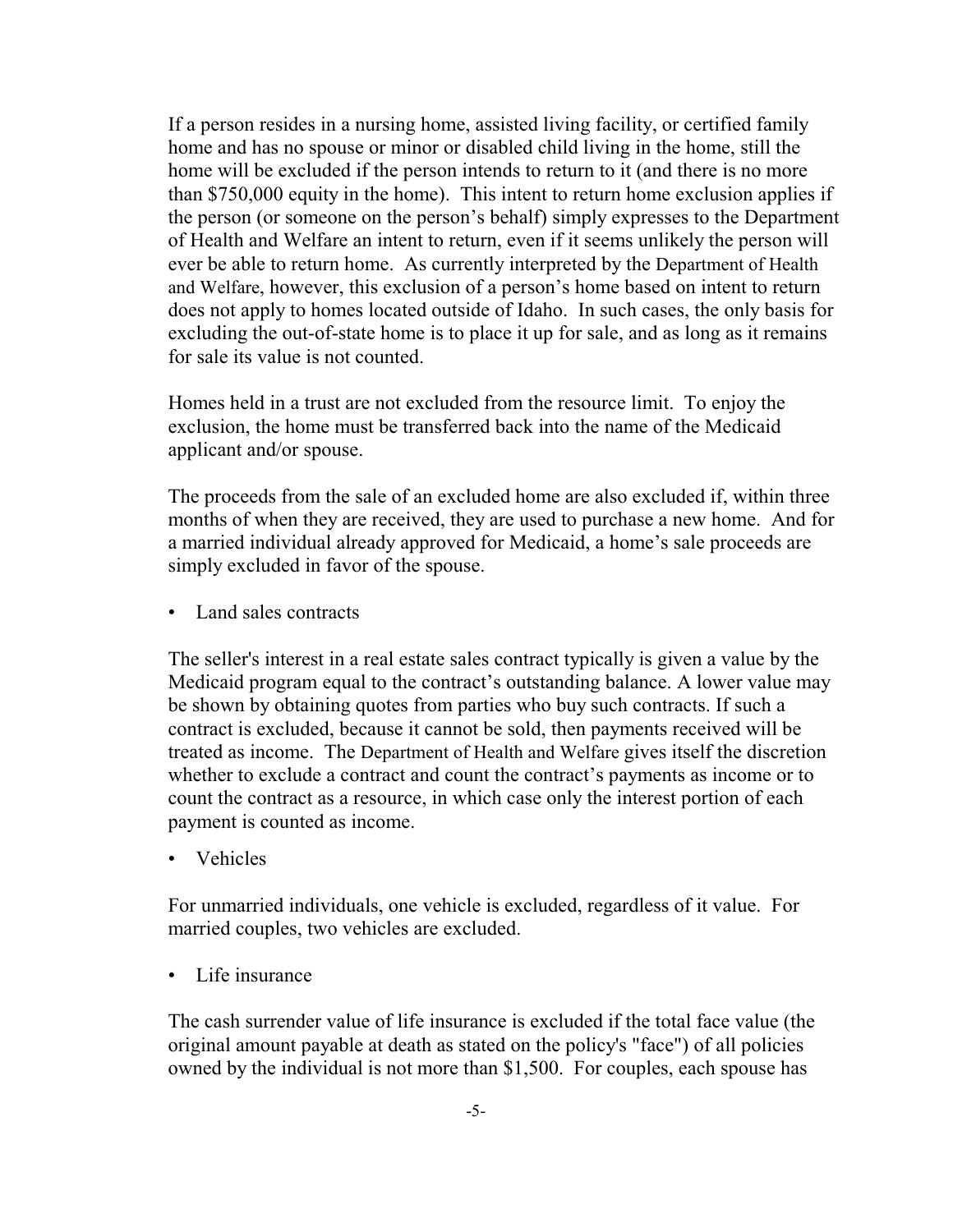this \$1,500 face value limit. If the face value of an individual's life insurance policies totals more than \$1,500, the entire cash surrender value (the amount the insurance company will pay if the policy is canceled) of those policies is counted as a resource. Life insurance with no cash surrender value does not count as a resource; such policies have no effect on Medicaid eligibility.

• Burial funds and burial spaces

A burial fund of \$1,500 for an individual (and an additional \$1,500 for a spouse) may be claimed as exempt if it is set aside in a separate account to cover burial or cremation expenses. If an individual has excluded life insurance, then the face value of the excluded life insurance will count as part of the individual's burial fund. So, for example, if a Medicaid recipient has excluded life insurance with a face value of \$1,000, then only \$500 more may be excluded in an account for burial expenses.

An irrevocable trust for burial expenses or a prepaid burial plan is excluded as long as it does not exceed reasonably anticipated burial expenses. The value of such a trust or plan, however, will count against the exclusion for burial funds or life insurance. In effect, one may either prepay for funeral arrangements or set aside \$1,500 in a burial fund account, but not both.

Burial spaces for a Medicaid recipient and for immediate family members are excluded regardless of value.

• Household goods and personal effects

Household furniture and other household goods, including clothing, jewelry, and personal care items are excluded.

• Retirement accounts  $\left( \text{IRA's}, 401 \times \text{N's} \right)$  from which the required minimum distribution is withdrawn are excluded (the distribution is counted as income). And for married individuals, retirement accounts in the name of the spouse are excluded.

### **Question 6: What additional assets are excluded to protect the spouse of a married Medicaid applicant?**

**Answer:** In addition to the assets excluded as described in answer to question 5, above, when a Medicaid applicant is married a **community spouse resource allowance** also does not count toward the \$2,000 resource limit. This allowance comprises the couple's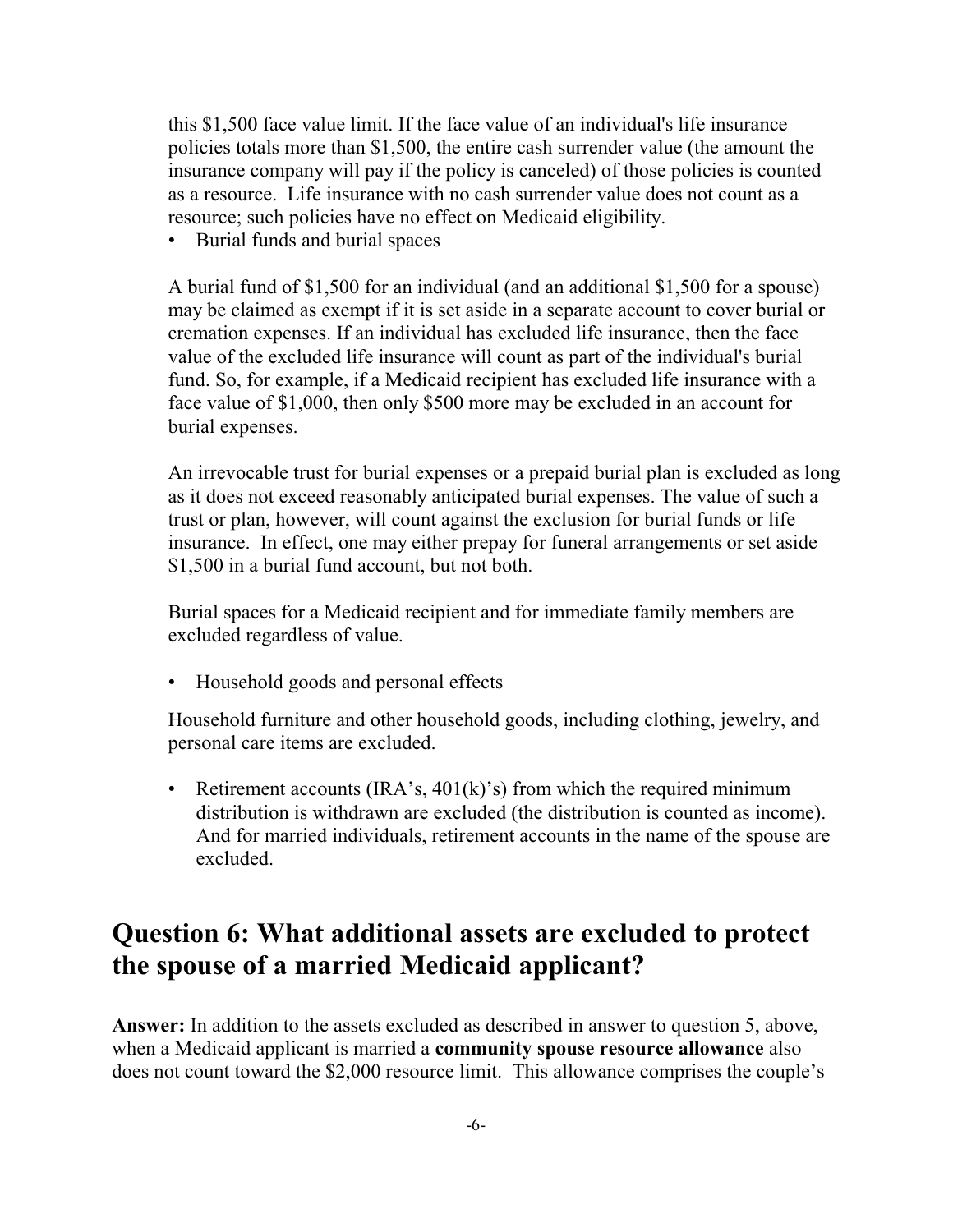choice of assets that otherwise would be counted, such as bank accounts, investments, non-home real estate, the cash surrender value of life insurance, or extra vehicles.

The amount of the community spouse resource allowance is arrived at by first adding up all countable assets of the couple as of the first day of long-term care. It does not matter, at the time of applying for Medicaid, which spouse owns what assets or whether an asset is community or separate property. Unless explicitly excluded, all assets of the couple as of the day the applicant's long-term care started are counted as part of this resource assessment or "snapshot" of their countable assets.

Total countable assets are then divided in half, and the result is the community spouse resource allowance. There is, however, an upper limit to this allowance, such that regardless of the total amount of countable assets, the maximum spousal allowance is \$137,400 (for 2022). All countable assets in excess of the allowance are counted toward the \$2,000 Medicaid resource limit. Similarly, there is a minimum community spouse resource allowance of \$27,480 (for 2022).

If a couple's total countable assets at the time of application exceed their community spouse resource allowance plus \$2,000, the application will be denied. Medicaid will not provide coverage until their countable assets are reduced to that level. Very importantly, however, the spouse not applying for Medicaid (the "community spouse") may keep more than one-half of the couple's countable assets (even if this is more than the \$137,400 maximum) if the combined incomes of both spouses are not enough for the community spouse to meet living expenses. The level of income considered to be needed by the community spouse to meet living expenses is explained in answer to question 8, below.

To take advantage of this rule providing the community spouse with a higher or "upwardly revised" community spouse resource allowance, the couple must apply before spending down their assets. The couple in such a case can expect their Medicaid application to be denied (on the basis they still have "excess" resources). The couple must then file an appeal of the denial to the Department of Health and Welfare's Hearing Officer.

Regardless of whether a couple must spend their countable assets down to half of their snapshot total plus \$2,000 or to some higher level, they may do so by paying debts, buying excluded assets, and otherwise purchasing goods or services of value to either spouse. The couple need not simply expend its excess assets paying for the long-term care of the ill spouse. The only limitation is that they may not give away their assets, as explained in answer to question 10, below.

After a couple has spent down to their community spouse resource allowance (or, based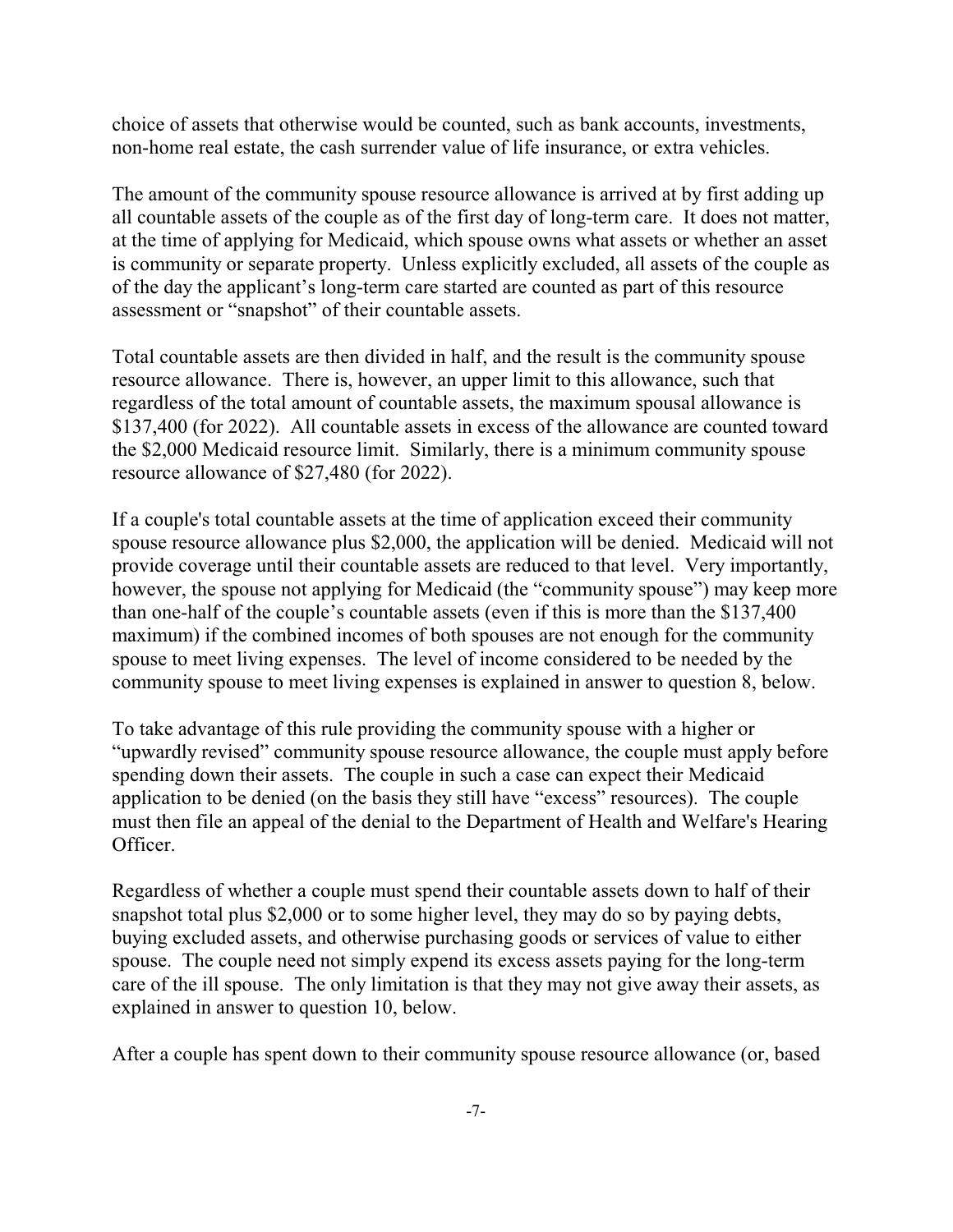on low combined incomes, spent down to their upwardly revised community spouse resource allowance) and Medicaid is approved, the rules for treating assets become more relaxed. Ongoing Medicaid eligibility of a married individual will not be affected by increases in the resources of the community spouse. In other words, once a married person establishes eligibility for long-term care Medicaid, the spouse's resources may increase above the one-half limit that applied at the time of application. Such increases will not affect the eligibility of the spouse on Medicaid. Even assets acquired by the long-term care spouse after eligibility is established, such as by inheritance, will not affect ongoing Medicaid eligibility if the assets are transferred to the community spouse before the end of the month they are acquired.

#### **Examples:**

1. A couple with a \$200,000 home, two cars, and \$80,000 in the bank when the ill spouse starts receiving long-term care will be able to establish Medicaid eligibility for the ill spouse once they spend down their bank account to \$42,000 by the beginning of a month. Their home and two cars are excluded and \$40,000, half of the \$80,000 snapshot, represents the community spouse resource allowance, so they will be within the \$2,000 limit once their bank account balance is no more than \$42,000.

After eligibility is established, if the couple sells the house and places all the sale proceeds in the name of the community spouse, Medicaid will remain in place without interruption, even though the community spouse will then have \$240,000 in the bank.

2. In stark contrast is the scenario where this couple sold their \$200,000 home before long-term care started. In that case, their snapshot total of countable assets would be \$280,000 as of the beginning of long-term care, and the community spouse resource allowance would be half of the \$280,000 or \$140,000, but then reduced to \$137,400 (the current maximum community spouse allowance). Medicaid will not be available, then, until the couple spends down to \$137,400 plus \$2,000, or to \$139,400, leaving the community spouse with about \$101,000 less than the \$240,000 in example 1 had they waited to sell their home.

3. Even worse for the couple would be the sale of the home after long-term care started, but before applying for Medicaid. In that case, they would have the same \$80,000 snapshot total as of the beginning of long-term care as in example 1 (they still owned the house when long-term care started, so only the \$80,000 in the bank would be counted for the couple's snapshot), so they would still have to spend down to half plus \$2,000 of their snapshot, or to \$42,000. As a result, the \$80,000 in the bank and the \$200,000 proceeds from the sale of their home would all have to be spent down to \$42,000 before Medicaid could start, leaving the community spouse with \$200,000 less than had they waited to sell until after Medicaid started.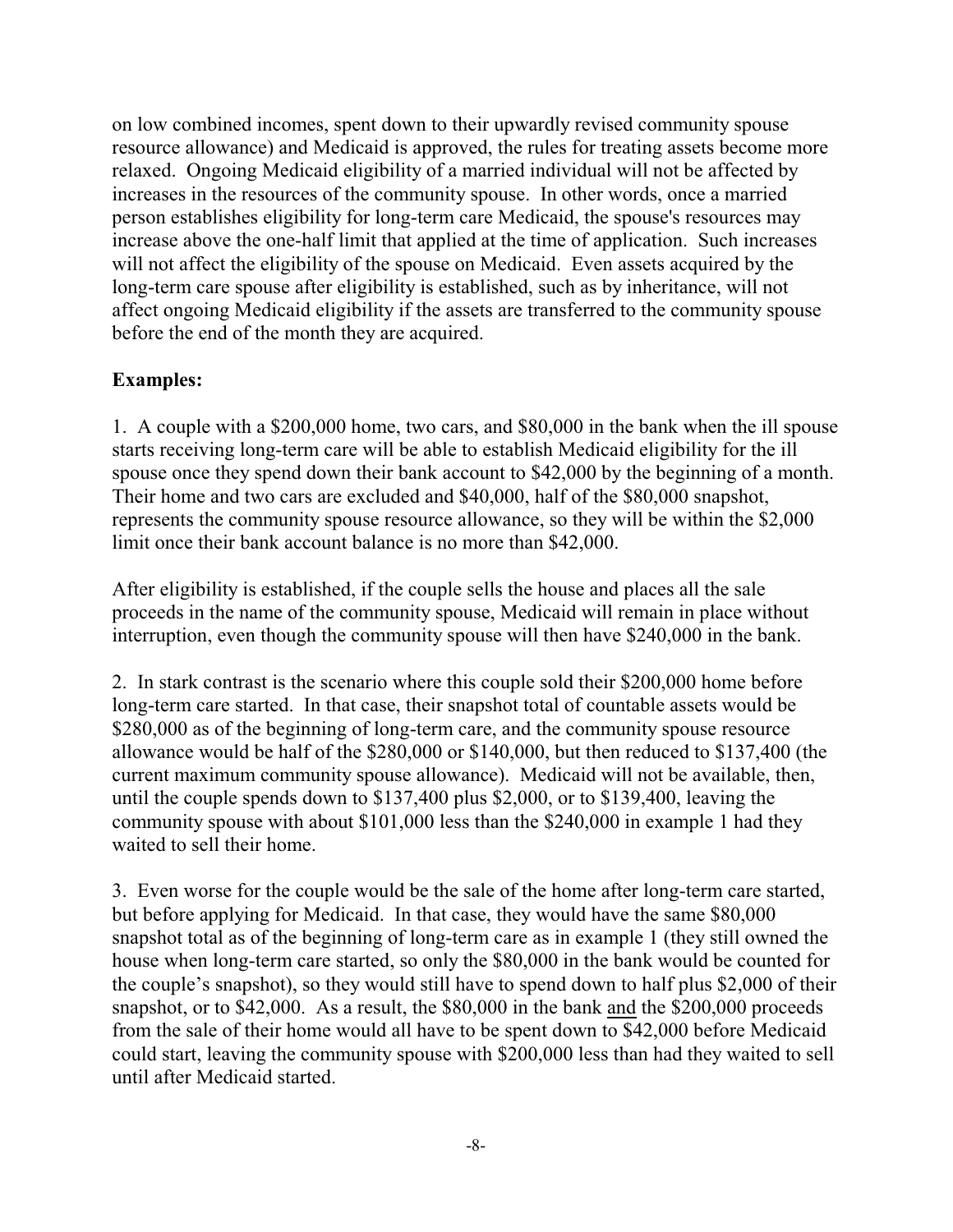*Takeaway message for resources: the timing of the sale of excluded assets, such as one's home, can make a big difference in how many assets are protected for the community spouse.*

## **Question 7: How much do I have to pay for my long-term care when I'm on Medicaid?**

**Answer:** Once determined eligible for long-term care Medicaid, an individual will continue to receive his or her income as usual, but will be allowed to keep only a portion of it, depending on the living arrangement. While living in a nursing home, the first \$40 per month of income may be kept for personal needs. While in an assisted living facility or certified family home, the first \$116 per month of income may be kept for personal needs and another \$725 to pay for room and board. If residing in a private residence other than one's own and not being charged any rent, the first \$841 per month of income may be kept for personal needs. And if residing in one's own home, regardless of whether rent or a mortgage is paid, or in a private residence other than one's own and rent is being charged, then the first \$1,514 per month of income may be kept for personal needs.

Any remaining income after these allowances for the individual will be used as follows:

1. An amount for a spouse's living expenses, as explained in answer to question 8, below;

2. An amount for any dependent family members living in one's home;

3. If not married, an amount (not more that \$212) for the maintenance of a home for up to six months after entering a nursing home or assisted living facility, but only if a physician has certified that the person is likely to return to the home within the six-month period. (Even without any physician's certification, if there is rental income from a home to which a Medicaid recipient intends to return, that income may be used for payment of a mortgage, home maintenance, taxes, utilities, and insurance, and only the amount of rental income left over will be treated as additional income to the Medicaid recipient.);

4. An amount to pay health insurance premiums (Medicaid will pay a person's Medicare premiums, but a person may maintain a Medicare supplement and continue paying for it out of monthly income);

5. An amount to pay ongoing medical bills for services not covered by Medicaid and an amount to pay for medical services provided during the three months before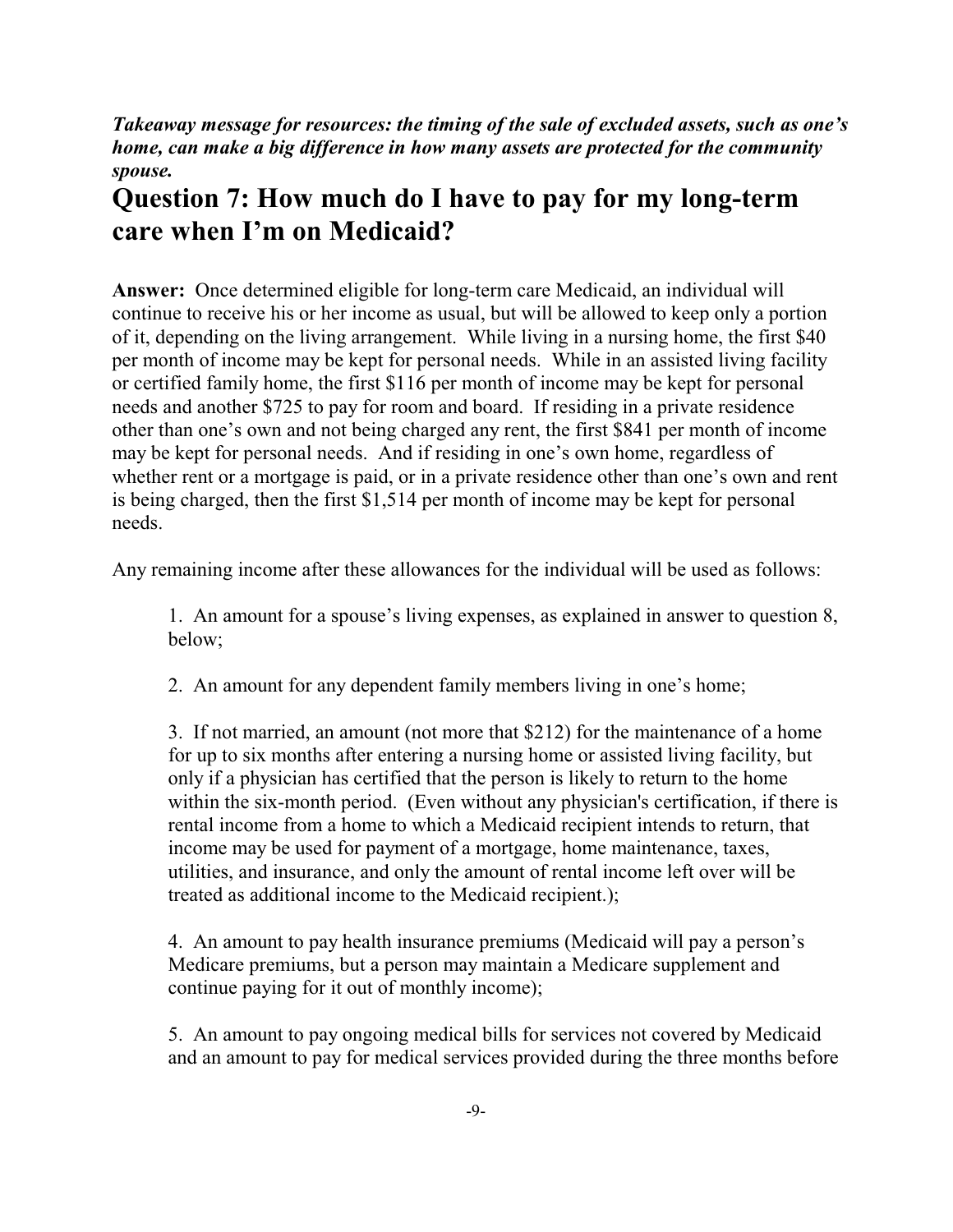becoming eligible for Medicaid, if the bills are still owed and were not covered by any insurance; and

6. An amount to cover certain miscellaneous items, such as guardianship or trustee fees, withheld income taxes, and garnished child support.

Any remaining income, if any, must be paid to the nursing home, assisted living facility, certified family home, or home health agency for the care it provides. This is called one's "share of cost." Medicaid then pays the balance of the cost of care. (For in-home personal care services, Medicaid also pays for the first 16 hours per week of care, so a share of cost, if any, is not incurred unless more than 16 hours per week of care is used.)

## **Question 8: What income will be available for my spouse's needs?**

**Answer:** As long as one's spouse is not also receiving long-term care, Medicaid's rules provide for the following:

1. The community spouse keeps all income received in their name, no matter how much;

2. If the community spouse's income is less \$2,177.50 per month, then enough of the Medicaid spouse's income as is necessary may be kept by the community spouse to bring his or her income up to that amount.

3. If the community spouse's housing costs (rent or mortgage, maintenance fees for a condominium or cooperative, property taxes, homeowner's insurance, and utilities) exceed \$653.25 per month, the \$2,177.50 level can be increased, up to a maximum of \$3,435.00, by the amount of this excess. (In calculating housing costs, actual costs for rent, mortgage, maintenance fee, taxes, and insurance are used; for utilities, a standard allowance of \$361 per month is used.)

#### **Examples:**

- 1. Medicaid spouse in nursing home receives monthly income of \$900
	- community spouse receives monthly income of \$2,400

- community spouse's housing costs (mortgage or rent, utilities, property taxes, and homeowner's insurance) do not exceed \$653.25

The community spouse keeps all \$2,400, but keeps none of the Medicaid spouse's \$900,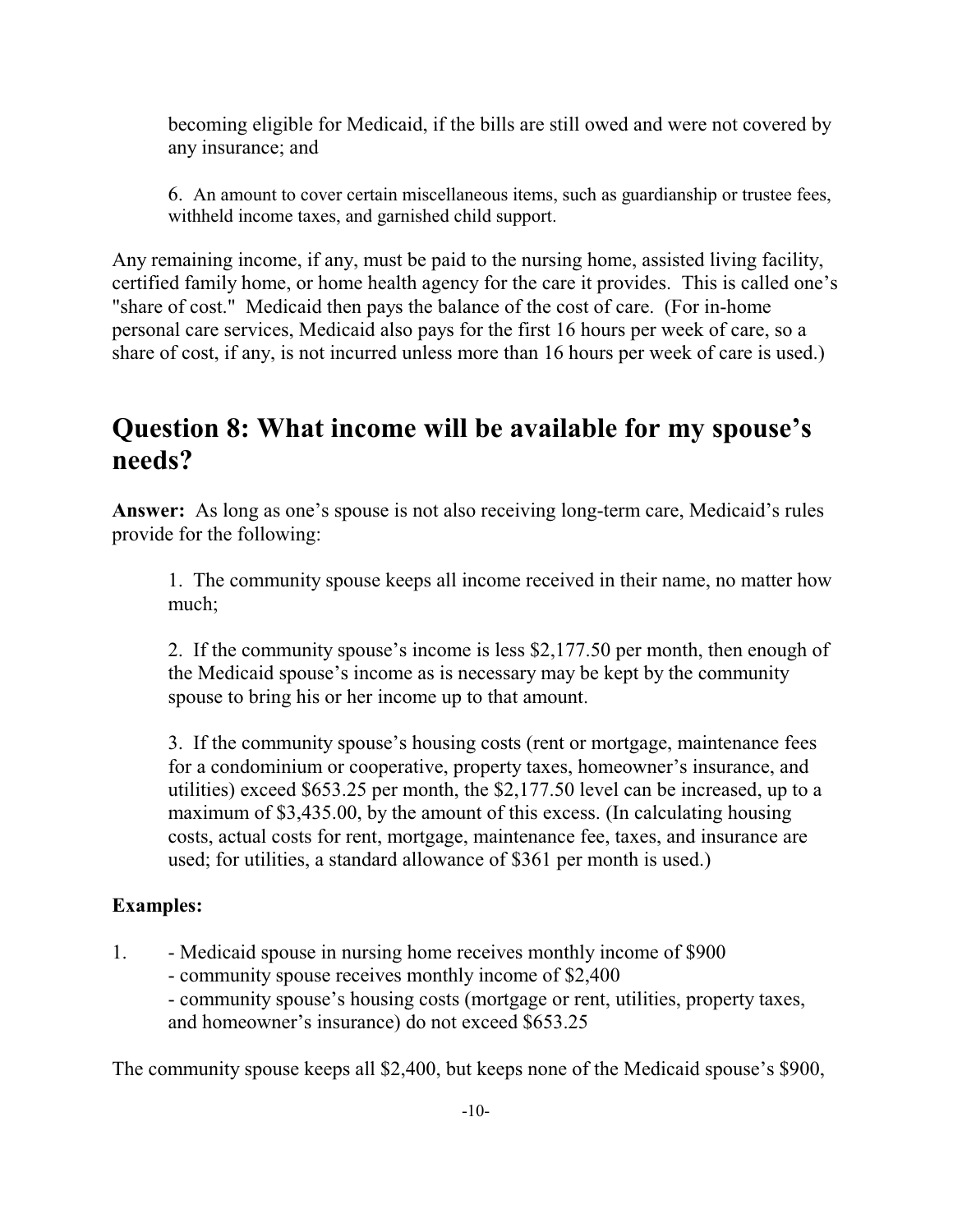because the \$2,400 is sufficient to meet community spouse's living expenses of \$2,177.50. After the allowances and deductions described in answer to question 7, above, are made, whatever is left of the \$900 must be paid to the nursing home toward the Medicaid spouse's share of cost.

- 2. Medicaid spouse receives monthly income of \$2,400
	- community spouse receives monthly income of \$900

- again, community spouse's housing costs (mortgage or rent, utilities, property taxes, and homeowner's insurance) do not exceed \$653.25

The community spouse keeps all \$900 plus \$1,277.50 of the Medicaid spouse's income, to bring the community spouse's disposable income up to  $$2,177.50$  (\$900 + \$1,277.50 = \$2,177.50).

- 3. Medicaid spouse receives monthly income of \$2,400
	- community spouse receives monthly income of \$900
	- community spouse's housing costs (mortgage or rent, utilities, property taxes, and homeowner's insurance) **exceed** \$653.25

If the community spouse has housing costs of rent or mortgage and also pays for utilities, then the amount of income the community spouse needs to live on is increased by the amount those housing costs exceed \$653.25. With rent or mortgage of, say, \$800 per month plus utilities, the community spouse is said to need an additional \$507.75 per month (\$800 rent + \$361 utility allowance - \$653.25 = \$507.75) beyond the base \$2,177.50, for a total of \$2,685.25. The community spouse, therefore, keeps all \$900 plus \$1,785.25 of the Medicaid spouse's income, to bring the community spouse's disposable income up to  $$2,685.25$  (\$900 + \$1,785.25 = \$2,685.25).

Under "unusual circumstances," a community spouse may be allowed to keep even more of the Medicaid spouse's income if a hearing officer decides, in an administrative proceeding, that more income is needed to avoid "significant financial hardship for the community spouse."

## **Question 9: When may my spouse protect more than half of our countable assets?**

**Answer:** Understanding how much income the Medicaid rules say a community spouse needs to meet living expenses is critical to understanding when a couple is entitled to an upwardly revised community spouse resource allowance as described in answer to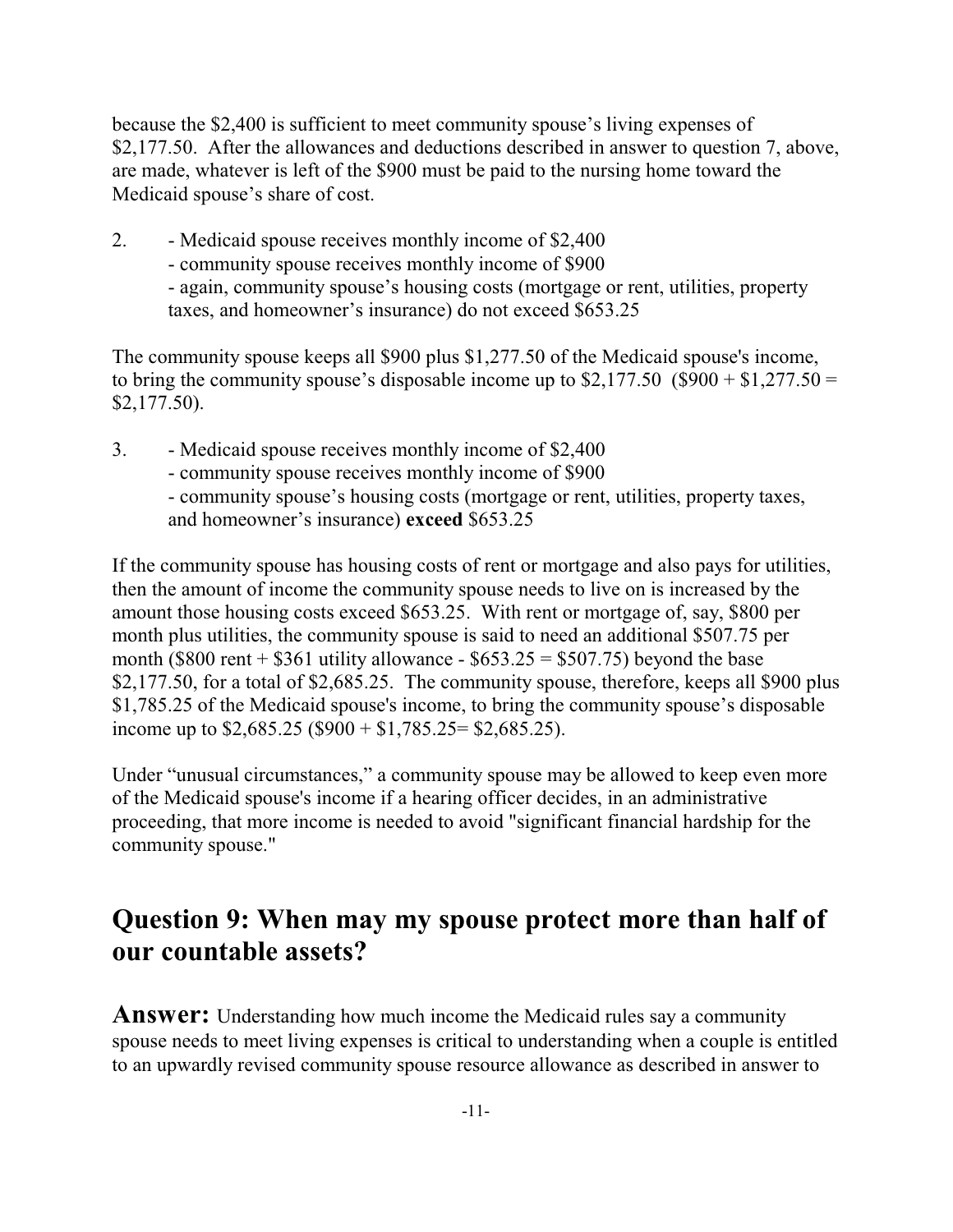question 6, above. This is because the rules provide that the community spouse resource allowance may be increased (the couple may keep more of their countable assets, even more than the current maximum of \$137,400) if their combined incomes are insufficient to meet the community spouse's living expenses.

The Medicaid rules do this by first determining whether the community spouse's own income is enough to meet living expenses. The minimum amount of income considered necessary for the community spouse is \$2,177.50/month (until its annual adjustment on July 1, 2022). This amount can be higher, as much as \$3,435, depending on the community spouse's housing costs.

Next, after making various deductions, how much of the Medicaid spouse's income is available to the community spouse? Then, is the community spouse's own income plus the portion of the Medicaid spouse's income that is available after those deductions less than the amount the community spouse needs for living expenses? If so, then the community spouse may protect enough of the couple's countable assets to generate interest income on those assets to make up for the shortfall.

For 2022, the Medicaid program uses an interest rate 1.26%. With such a low interest rate, it requires significant assets to generate enough interest to make up for even a small shortfall of income. For example, if a couple's combined incomes available to meet the community spouse's living expenses were short by just \$100/month, then the community spouse would need \$95,238 of assets to generate \$100/month. A \$200/month shortfall would require double that, or \$190,476 of assets. If the couple's countable assets are less than that amount (plus another \$2,000 for the Medicaid spouse), then Medicaid is available immediately, without having to spend down any of their assets.

In such cases, the couple is said to qualify for an upwardly revised community spouse resource allowance. That is, the couple need not spend down to one-half of the countable assets they had when long-term care started (when the snapshot was taken). They may instead protect in favor of the community spouse as much of their countable assets as is needed to satisfy this upwardly revised resource allowance before any of their assets are counted toward the \$2,000 Medicaid resource limit.

#### **Examples:**

- 1. Medicaid spouse receives monthly income of \$1,600
	- community spouse receives monthly income of \$1,000

- they have no rent or mortgage and, in addition to paying for their utilities, their property taxes and homeowner's insurance total less than \$290/month

With Medicaid spouse **in a nursing home** at time of application, the community spouse's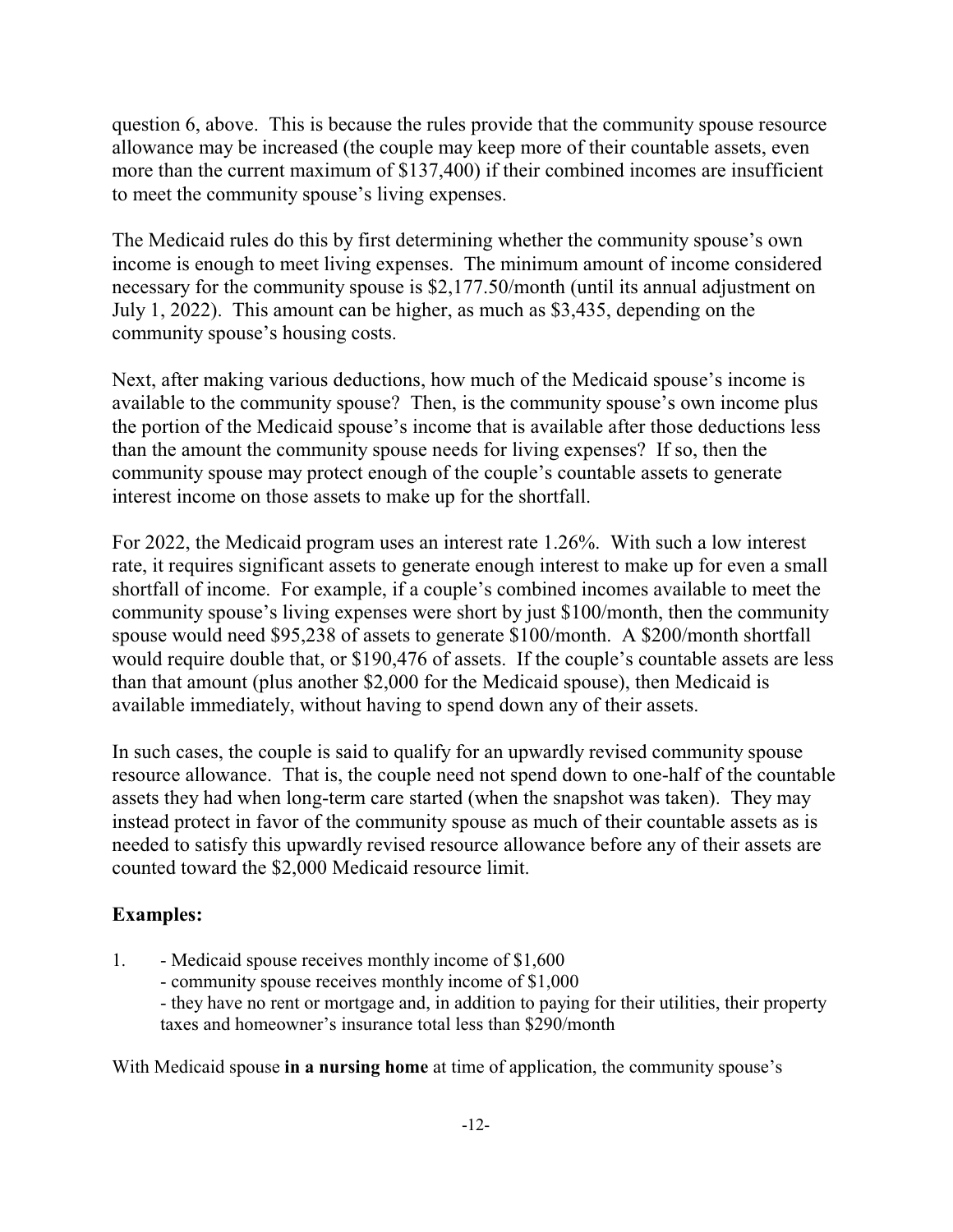\$1,000 income plus the portion of the Medicaid spouse's income available after deductions  $($1,600 - $40$  nursing home allowance = 1,560) is more than enough to meet the community spouse's living expenses of \$2,177.50/month. The couple must, therefore, spend down to half of the snapshot total of their countable assets plus \$2,000 (but no less than \$29,480 and no more than \$139,400.) Community spouse will be able to keep \$1,177.50 of Medicaid spouse's income for a total income of \$2,177.50 to meet living expenses.

With Medicaid spouse **in an assisted living facility** at time of application, \$841 is first deducted from Medicaid spouse's income, leaving \$759 available to supplement the community spouse's \$1,000 income. This \$759 plus community spouse's own \$1,000 income leaves the community spouse with \$1,759 for living expenses, so the community spouse is considered to be \$418.50/month short of the \$2,177.50 needed. As such, the couple may keep up to \$398,571.42 of countable assets for the community spouse and another \$2,000 for the Medicaid spouse, for a total of \$400,571.42. If the couple's countable assets total less than that, no spend down is required. Community spouse will also keep \$759 of Medicaid spouse's income to meet living expenses.

With Medicaid spouse **living at home** at time of application, \$1,514 is first deducted from Medicaid spouse's income, leaving \$86 available to supplement community spouse's \$1,000 income. This \$1,086 for the community spouse's living expenses is considered to be \$1,091.50/month short of the \$2,177.50 needed. As such, the couple may keep up to \$1,039,523.80 of countable assets for the community spouse and another \$2,000 for the Medicaid spouse, for a total of \$1,041,523.80. If countable assets total less than that, no spend down is required. Couple will then also be able to keep all of their income to meet living expenses; any in-home care authorized by Medicaid will be paid in full by Medicaid.

- 2. Medicaid spouse receives monthly income of \$2,500
	- community spouse receives monthly income of \$1,000

- they pay for their utilities and they have a mortgage and property taxes and homeowner's insurance that total \$1,392/month or more

or

- they pay for their utilities and their rent is \$1,392/month or more

With Medicaid spouse **in a nursing home** at time of application, the couple must spend down to half of snapshot total of countable assets plus \$2,000, but no less than \$29,480 and no more than \$139,400. Community spouse will then keep \$2,277.50 of Medicaid spouse's income for a total of \$3,277.50 to meet living expenses.

With Medicaid spouse **in an assisted living facility** at time of application, the community spouse is considered to be \$618.50/month short, so the couple may keep up to \$589,047.61 of countable assets for the community spouse and another \$2,000 for the Medicaid spouse, for a total of \$591,047.61. If countable assets total less than that, no spend down required. Community spouse will also keep \$2,277.50 of Medicaid spouse's income for a total income of \$3,277.50 to meet living expenses.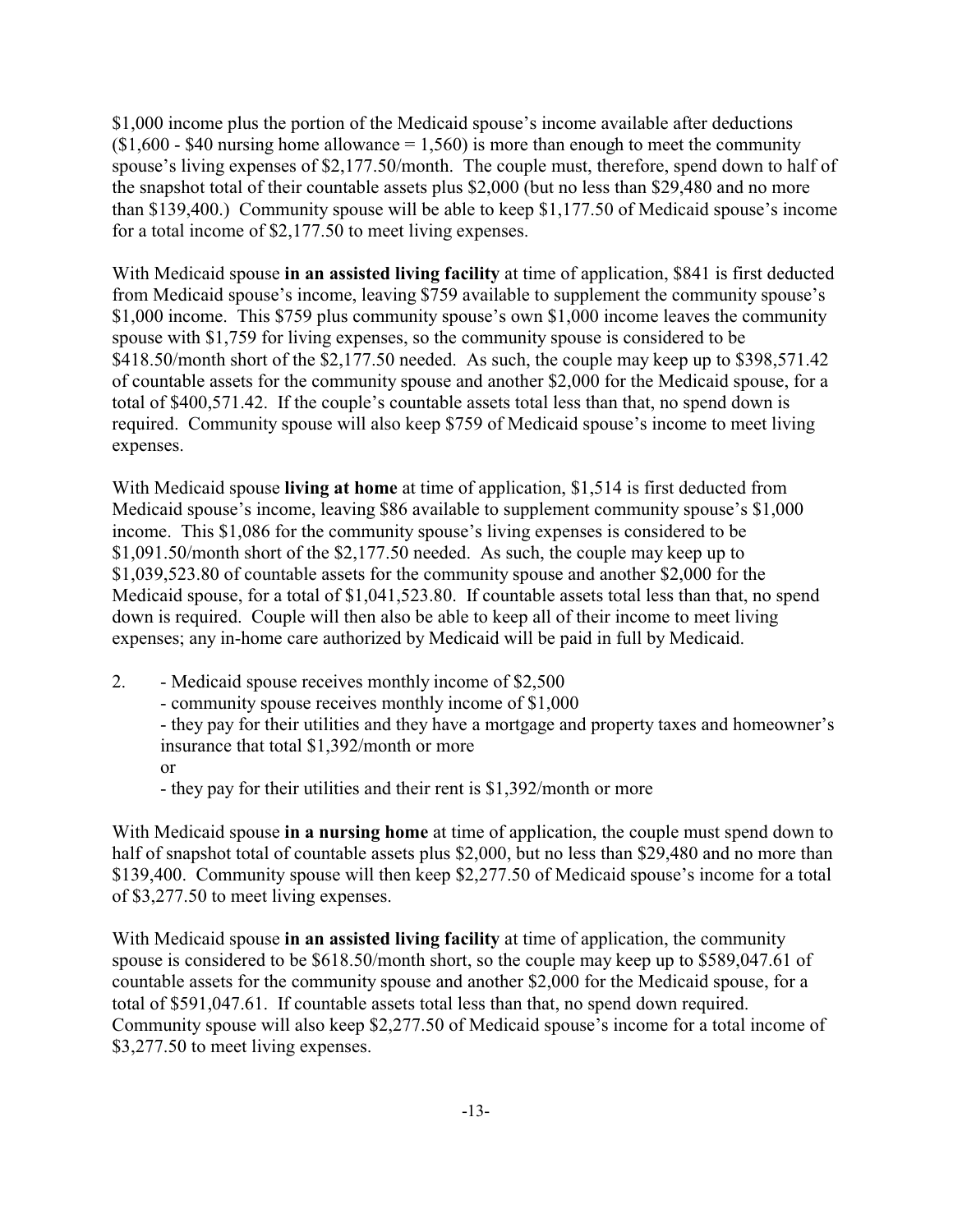With Medicaid spouse **living at home** at time of application, the community spouse is considered to be \$1,291.50/month short, so the couple may keep up to \$1,230,000 of countable assets for the community spouse and another \$2,000 for the Medicaid spouse, for a total of \$1,232,000. If countable assets total less than that, no spend down required. Couple will then also be able to keep all of their income to meet living expenses; any in-home care authorized by Medicaid will be paid in full by Medicaid.

In both examples, if the Medicaid spouse is found eligible while at home and then moves to an assisted living facility or to a nursing home or is found eligible while in an assisted living facility and then moves to a nursing home, Medicaid coverage will remain in place.

*Takeaway message number two regarding resources: the timing of a Medicaid application can make a big difference in how many assets may be protected for the community spouse. Applying while still living in one's home, before entering a nursing home or assisted living facility, can often permit Medicaid eligibility without having to spend down any assets.*

*Takeaway message number three regarding resources: many couples with relatively low combined incomes will not have to spend down any of their assets, but they must apply before spending their assets in order to use the rule allowing for an upwardly revised community spouse resource allowance.*

## **Question 10: May I transfer assets without affecting my Medicaid eligibility for long-term care coverage?**

**Answer:** A transfer is any sale, gift, or other relinquishment of ownership of an asset that does not bring fair value (or adequate consideration) to the party making the transfer. As a general matter, transfers of assets for less than fair value at anytime starting five years prior to filing a Medicaid application for long-term care will lead to a transfer penalty. (There is no gifting penalty for non-long-term care Medicaid.)

Certain transfers of assets, however, are not penalized:

1. A transfer of assets to a spouse or to a minor or disabled child may be made without penalty. The transfer may be made either before or after an individual qualifies for Medicaid.

Although there is no Medicaid penalty for transferring resources to one's spouse, remember that the resources of both spouses are added together in determining initial Medicaid eligibility. See answer to question 4, above. So, if a couple has more resources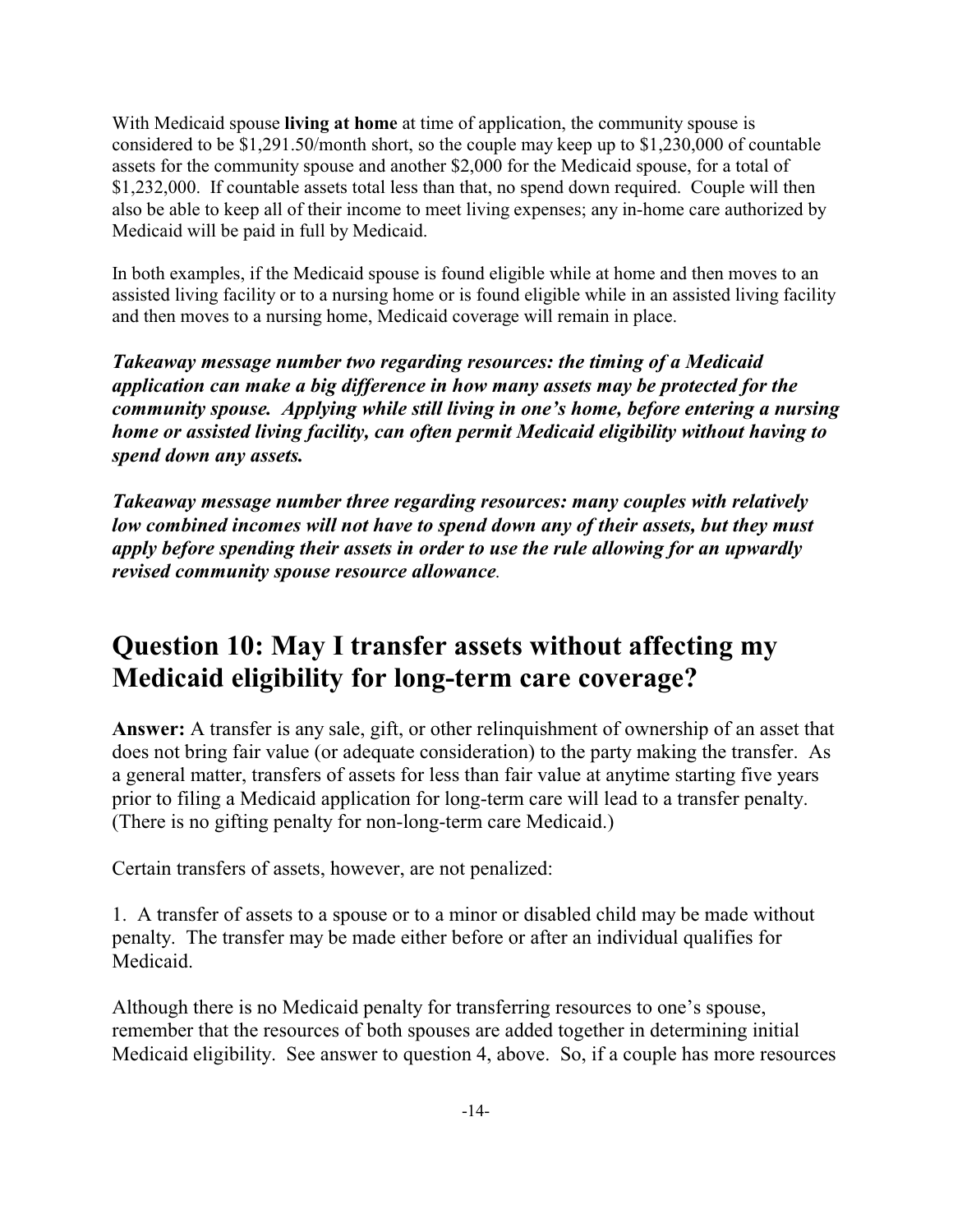than are permitted at the time of application, a transfer from one spouse to the other will not change that condition.

*(Caution: A married Medicaid applicant or recipient still may wish to transfer his or her interest in a home to a spouse. Such a transfer may be made in order to make it easier for the spouse to later sell or otherwise dispose of the home. On the other hand, such a transfer is not always a good idea. It makes sense to consult with a lawyer familiar with Medicaid and estate planning before making such a transfer.)*

2. There is no penalty if an asset is sold for a fair price. Nor is there any penalty if it can be demonstrated that a transfer was made for reasons exclusively other than to qualify for Medicaid or to avoid Medicaid estate recovery.

3. Exempt resources (described in answer to question 5), other than the home or an exempt land sales contract, may be given away to anyone without penalty.

4. A home may be transferred without penalty to:

- An adult child who has lived in the home and cared for the parent for two years immediately before the date the parent starts long-term care, thereby postponing the need to start long-term care
- A child under age 21 or blind or permanently and totally disabled (the disability criteria for this purpose are the same as those used for Social Security and SSI disability determinations)
- A brother or sister who has an equity interest in the home and has lived there at least one year immediately before the date of their sibling's start of long-term care.

The person making the transfer does not need to still be living in the home at the time of the transfer to one of the people listed above. Furthermore, these exceptions apply only to transfers made during the lifetime of the individual; they do not apply to transfers at death, such as by Will.

If a transfer of assets does not fit within an exception to the transfer rule, then a transfer penalty is applied. The transfer penalty bars Medicaid payment for long-term care (but not for other covered services, such as hospital care, doctor's care, and medications) for a period of time depending on the value of the assets given away. Under a state law unique to Idaho, such transfers also may be set aside in a court proceeding brought by the Department of Health and Welfare.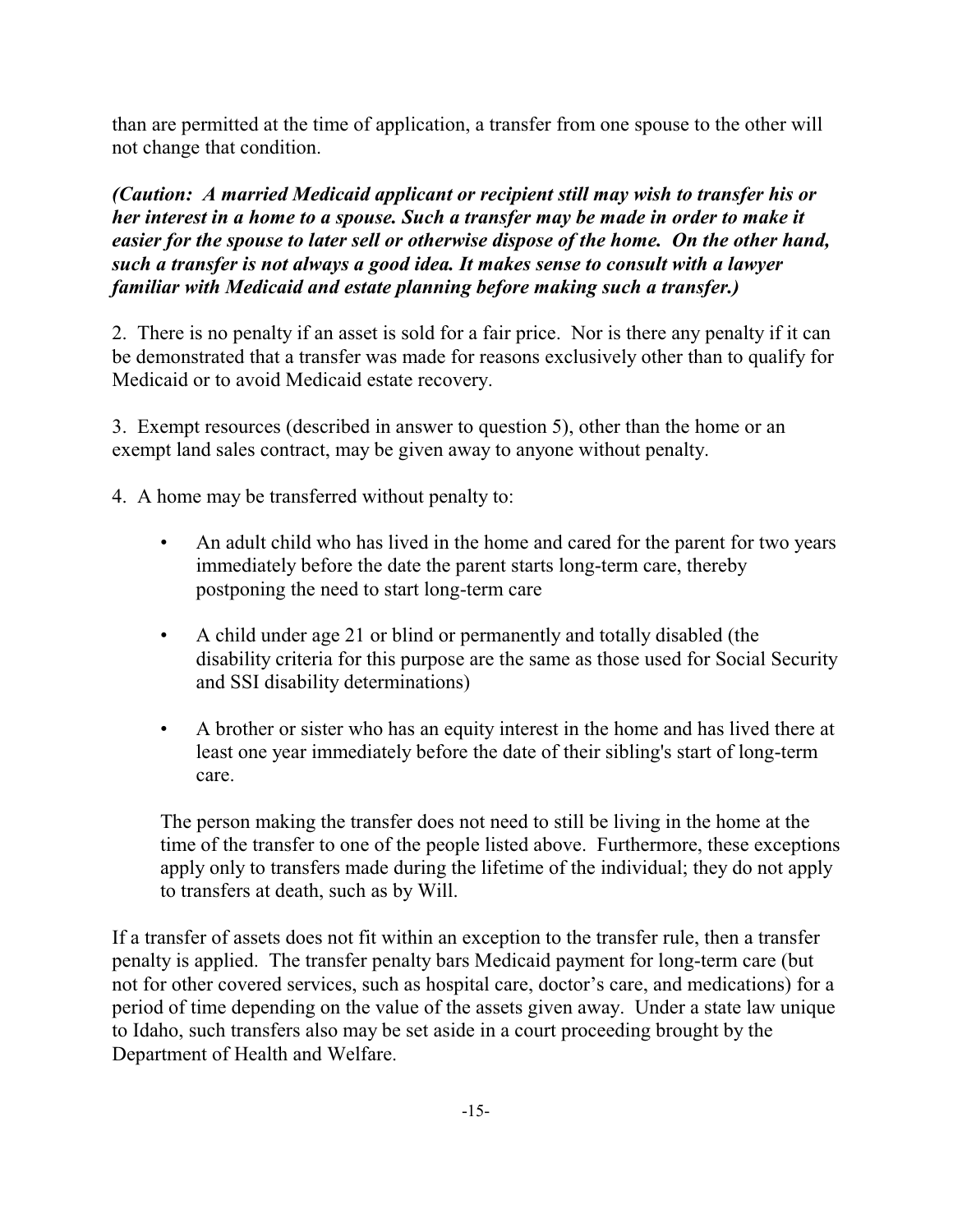In 2022, for every \$9,481 gifted away, there is a one month penalty. The transfer penalty period is calculated by dividing the value of all transferred assets by \$9,481, which is the average monthly charge for nursing home care. The result is then rounded down to the nearest day. There is no maximum length for the penalty period.

#### *Caution: If you make a gift that could cause a period of ineligibility, then do not apply for Medicaid before consulting with an attorney or other person who understands Medicaid's rules. Doing so can cause you to go without Medicaid eligibility much longer than necessary.*

A transfer penalty period starts to run (1) the month in which the person applies and is found to be otherwise eligible for Medicaid; or (2) if already receiving Medicaid, then the month after the month of the transfer.

#### **Example:**

If a gift of \$30,000 was made anytime starting five years before applying for Medicaid coverage for long-term care, then the penalty will be three months and 17 days (\$30,000 divided by \$9,481 equals 3.16 months, or three months and 4 days). And the penalty period would start to run with the month of application if the applicant is found to be in all other respects eligible (or the month after the transfer if the transfer was made at a time when the individual was already receiving long-term care Medicaid). During the penalty period the individual will have "restricted eligibility," which means Medicaid will be in place, but will pay for only non-long-term care medical expenses. The Department of Health and Welfare may waive the penalty altogether if it finds that denial of benefits will cause undue hardship. Such hardship waivers must be requested within just 10 days from the issuance of a notice imposing a penalty period.

When an application is filed for Medicaid for long-term care, the same restrictions apply to transfers by either the individual applying or the individual's spouse. Once a married person is receiving long-term care Medicaid, however, subsequent gifts made by the person's spouse will not effect the individual's continuing eligibility. (The spouse will face a transfer penalty of their own if the spouse applies for long-term care Medicaid within five years of the transfer, and the Department of Health and Welfare may also seek to set aside such transfers, but Medicaid for the spouse already eligible will not be interrupted.)

*Takeaway message regarding gifting: the timing of an application for long-term care Medicaid can lead to a drastically different period of ineligibility for the payment of long-term care. If a gift that will cause a lengthy penalty period was made, say, four years and 10 months prior to applying, the penalty will extend for the full length of the*